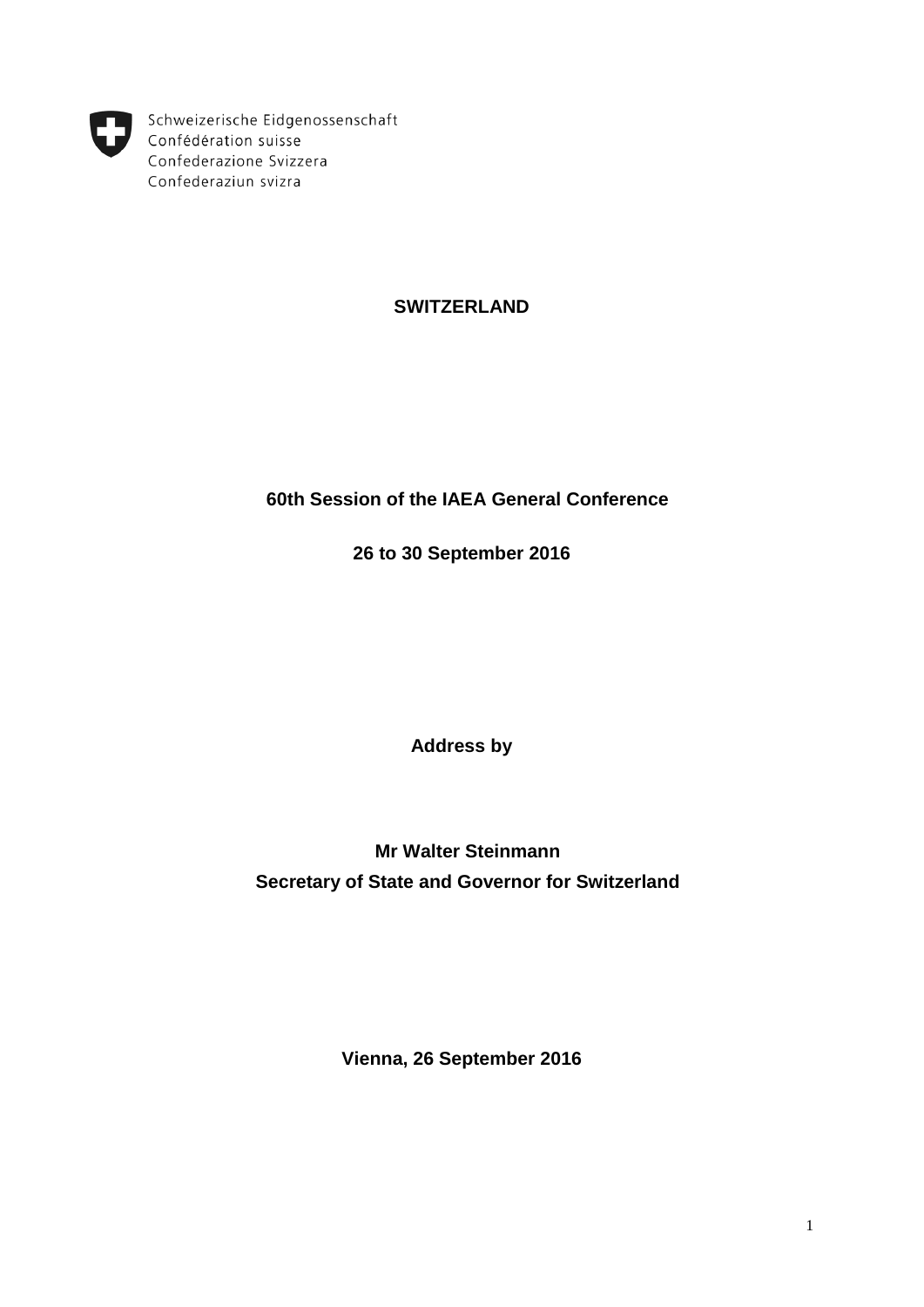## Mr President,

The Swiss delegation offers you its warmest congratulations on your election as President of the 60th Session of the General Conference of the IAEA, and wishes to assure you of its full support in the performance of the duties of the secretariat.

My delegation is especially pleased to welcome the Islamic Republic of Gambia and St Vincent and the Grenadines and Saint Lucia as new member states of the IAEA.

## Mr President

This year marks the 60th anniversary of the Agency was unfortunately marked by the 5th nuclear test carried out by the DPRK on 9 September. Switzerland strongly condemns this new test, which goes against the efforts of the international community on nuclear non-proliferation. Switzerland calls on the DPRK to comply with the resolutions of the Security Council such as those of the Agency, to join the NPT and put in place a safeguards agreement with the IAEA. This test demonstrates - if he still needed - the urgent need for early entry into force of a legally binding instrument - the CTBT - to ban nuclear testing once and for all. So we all remember the state listed in Annex 2 of the Treaty to sign and ratify the CTBT as soon as possible.

## Mr President,

This year is also a critical step in nuclear security with the organization by the Agency, in December, its second conference on nuclear security. The resolution on Nuclear Safety this year and the Ministerial Declaration of December will both report to the international community how much we take for significant continued strengthening of nuclear security and this in the most comprehensive and most inclusive manner that it is. Indeed, recent months have sadly shown that the threat of terrorism has increased considerably and that nuclear materials and facilities of any kind whatsoever, now part of potential targets.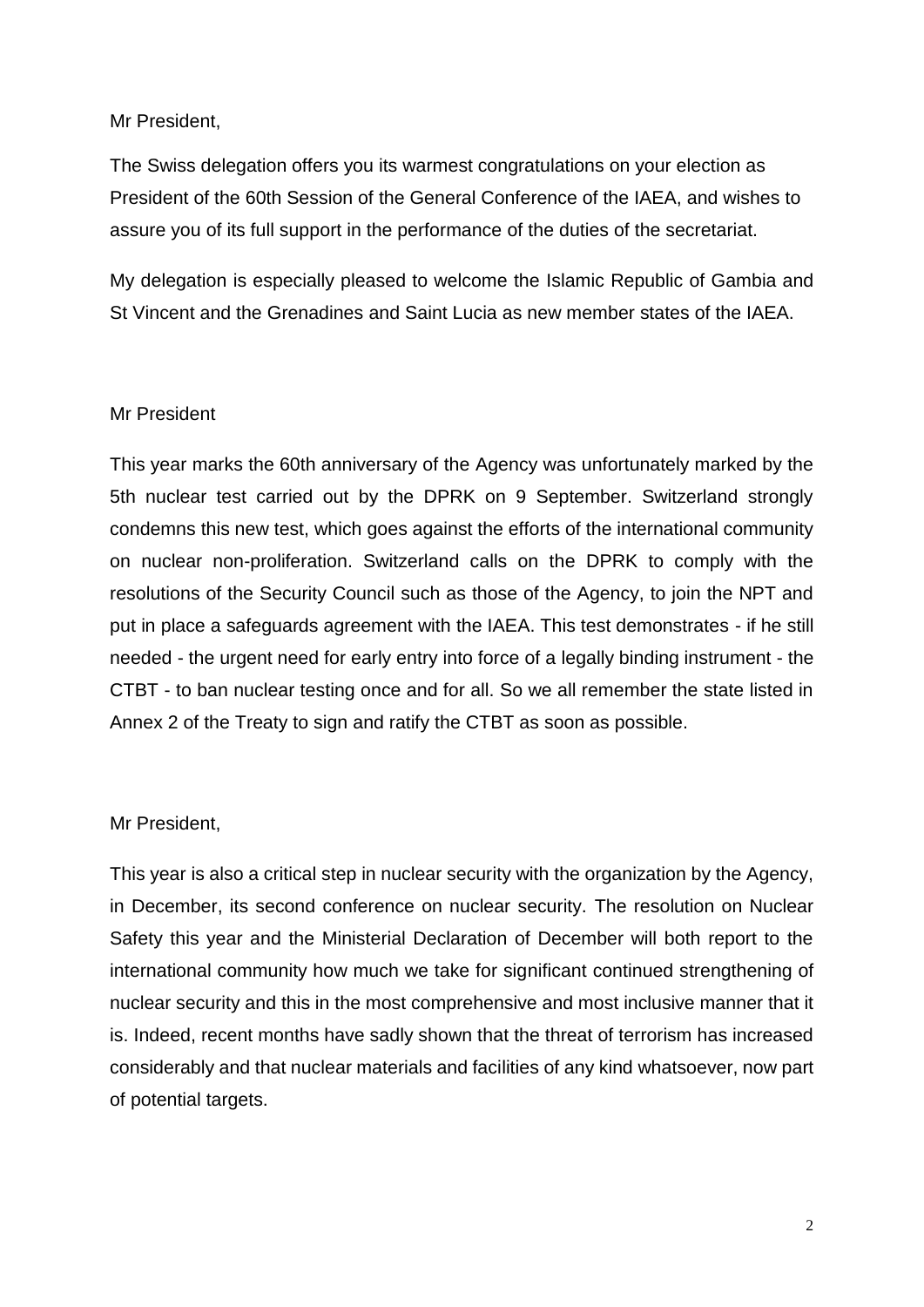Mr President,

We have just experienced the decisive years in nuclear safety, punctuated by the implementation of the 2011 Action Plan, the publication of the Report on Fukushima and the adoption of the Vienna Declaration in February 2015. It is now essential that we collect the mass of this experience to translate it into practical work areas to further strengthen nuclear safety. Switzerland supported the safety resolution and passed the request to the Secretariat to develop a strategy for nuclear safety. Such a strategy is also a political message, in order to convince the international community of our continued commitment to strengthen nuclear safety throughout the world. Switzerland hopes that, in this effort, the Agency is perceived as the real engine and develops a strategic vision in order to reflect an equivalent manner the efforts already undertaken by the states.

#### Mr President,

Switzerland supports the notion of evolution of the safeguards system and the implementation of the concept of the approach at the state, called "State-level concept." Face future challenges in verification - that still more facilities, equipment and information to check, all in a constant climate of reluctance to increase budgets optimization of the safeguards system is indeed a key question for the agency. So it is for the IAEA to optimize its resources, to direct its resources to the folders and areas of greater sensitivity in terms of nuclear proliferation. The "state-level concept" must therefore mean the continuation of the status quo under another label, but bring real benefits to the Agency and Member States in a concrete way, substantial and measurable.

#### Mr President,

I would now like to say a few words regarding the use of nuclear energy in the light of Switzerland's proposed new energy policy, "Energy Strategy 2050".

The intention is to decommission the five existing nuclear power plants when they reach the end of their safe service life. They will not be replaced by new nuclear power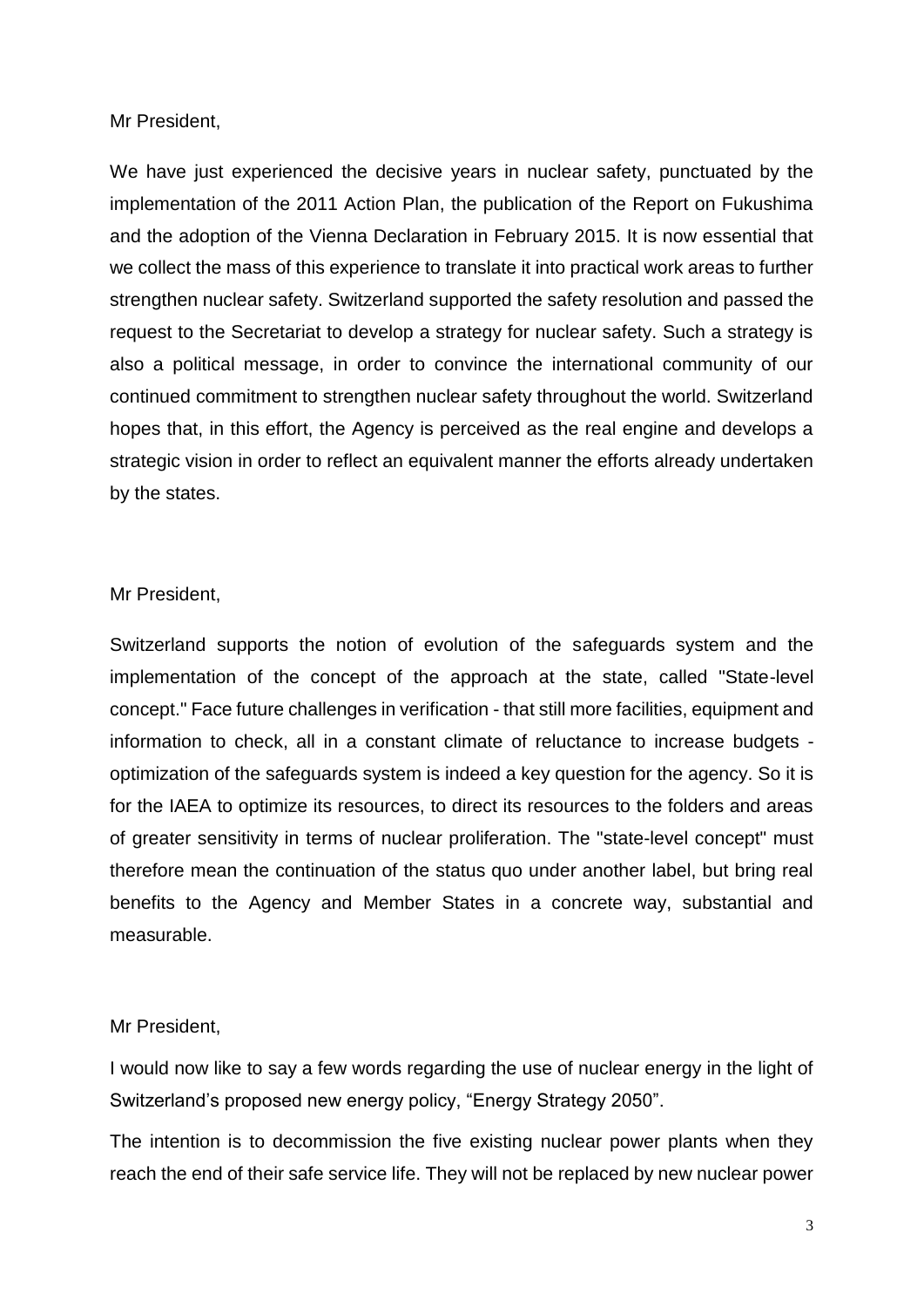plants, and no general limitation of service life has been specified. In this context, the operators of the Mühleberg nuclear power plant decided that this facility is to be decommissioned in December 2019 after a service life of 47 years. The main reasons for this decision were economic and political considerations, together with the high level of investment that would have been required in order to assure the safe operation of the facility over the long term.

This decision and various other fundamental changes that have been observed for a number of years, notably in the international energy environment, mean that Switzerland will have to gradually reshape its energy landscape in the period up to 2050. In view of this, the Swiss government drew up a new long-term policy called "Energy Strategy 2050", which Swiss voters will be asked to approve in a referendum to be held in 2017 or 2018.

However, in the coming years Switzerland will continue to have an interest in the further development of the safety and security of existing facilities, as well as in nuclear research and in maintaining its close cooperation with the IAEA.

#### Mr President,

I would now like to briefly outline the situation regarding the disposal of radioactive waste in Switzerland. In accordance with the Swiss Federal Nuclear Energy Act, the operators of nuclear facilities are obliged to bear the costs for the disposal of their radioactive waste and for the decommissioning of their nuclear power plants. For these purposes, two separate funds were set up.

#### Mr President,

With respect to the end storage of radioactive waste, the search for suitable sites for a deep geological repository within the scope of a three-stage programme was initiated in 2008. After selecting two potentially suitable sites for end storage, we are now in stage two of the process. The proposals are currently being examined by the relevant federal authorities and various expert groups, and have also been submitted to the site cantons and regions for comment. In specially set up regional conferences, the involved cantons have an opportunity to evaluate aspects such as the